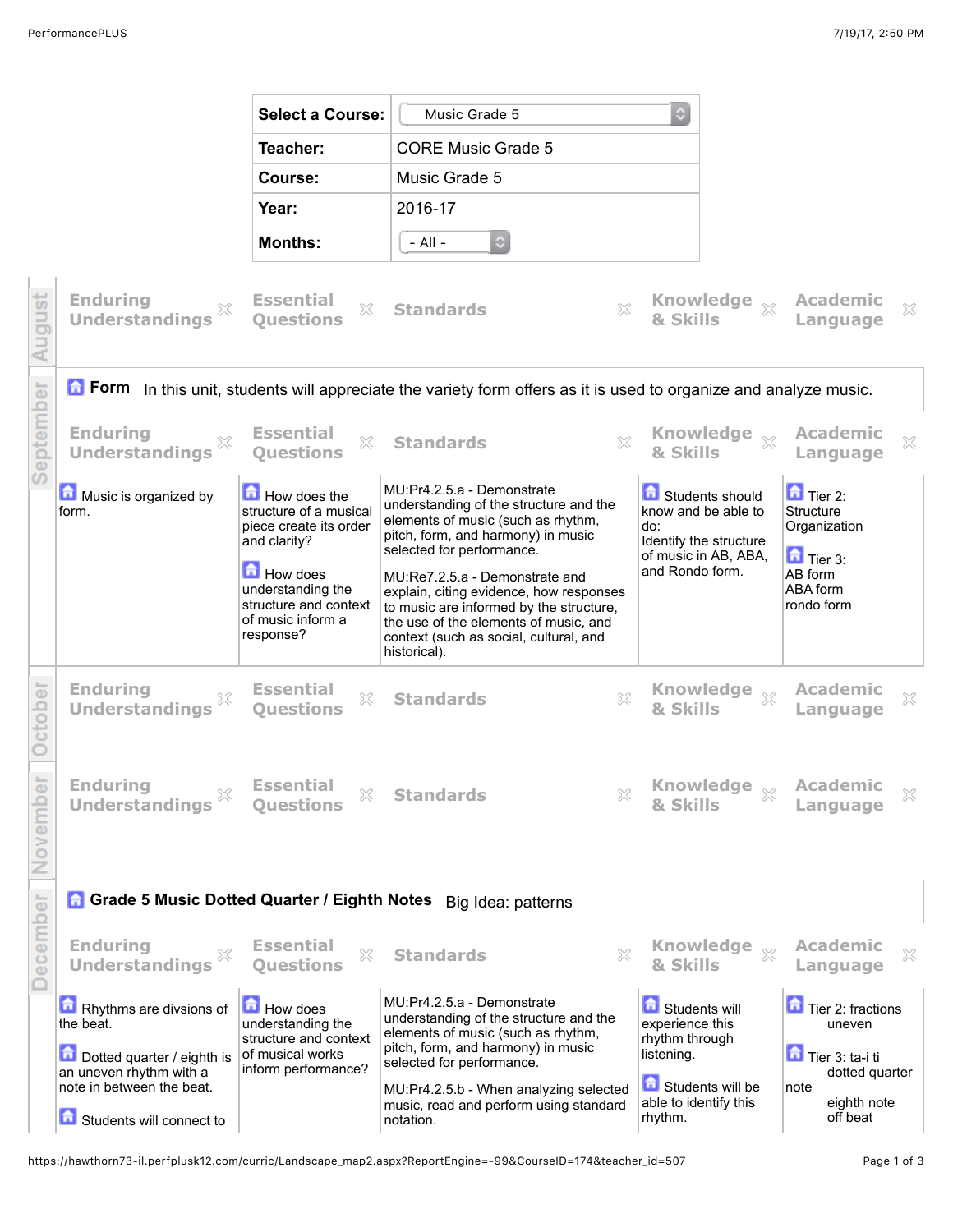|               | mathematics by<br>understanding the<br>mathematical relationships<br>and fractions in this rhythm.                                                                                                                                                                                                   |                                                                                                                                                                                                           | MU:Pr5.1.5.a - Apply teacher-provided<br>and established criteria and feedback to<br>evaluate the accuracy and<br>expressiveness of ensemble and<br>personal performances.<br>MU:Pr5.1.5.b - Rehearse to refine<br>technical accuracy and expressive<br>qualities to address challenges, and<br>show improvement over time.<br>MU:Re7.2.5.a - Demonstrate and<br>explain, citing evidence, how responses<br>to music are informed by the structure,<br>the use of the elements of music, and<br>context (such as social, cultural, and<br>historical). | Students will be<br>able to experience this<br>rhythm in a variety of<br>mediums.                 |                                                                             |   |
|---------------|------------------------------------------------------------------------------------------------------------------------------------------------------------------------------------------------------------------------------------------------------------------------------------------------------|-----------------------------------------------------------------------------------------------------------------------------------------------------------------------------------------------------------|--------------------------------------------------------------------------------------------------------------------------------------------------------------------------------------------------------------------------------------------------------------------------------------------------------------------------------------------------------------------------------------------------------------------------------------------------------------------------------------------------------------------------------------------------------|---------------------------------------------------------------------------------------------------|-----------------------------------------------------------------------------|---|
| anuar         | <b>Enduring</b><br>X<br><b>Understandings</b>                                                                                                                                                                                                                                                        | <b>Essential</b><br>X<br><b>Ouestions</b>                                                                                                                                                                 | X<br><b>Standards</b>                                                                                                                                                                                                                                                                                                                                                                                                                                                                                                                                  | <b>Knowledge</b><br>$\chi$<br>& Skills                                                            | <b>Academic</b><br>Language                                                 | × |
| oruarv        | <b>Enduring</b><br><b>Understandings</b>                                                                                                                                                                                                                                                             | <b>Essential</b><br>X<br><b>Questions</b>                                                                                                                                                                 | $\gtrsim$<br><b>Standards</b>                                                                                                                                                                                                                                                                                                                                                                                                                                                                                                                          | <b>Knowledge</b><br>$\chi$<br>& Skills                                                            | <b>Academic</b><br>Language                                                 | × |
| $\frac{1}{5}$ | <b>Compose</b><br>contour.                                                                                                                                                                                                                                                                           |                                                                                                                                                                                                           | In this unit, students will engage in composition using five pitches to create melody and express                                                                                                                                                                                                                                                                                                                                                                                                                                                      |                                                                                                   |                                                                             |   |
|               |                                                                                                                                                                                                                                                                                                      |                                                                                                                                                                                                           |                                                                                                                                                                                                                                                                                                                                                                                                                                                                                                                                                        |                                                                                                   |                                                                             |   |
|               | <b>Enduring</b><br><b>Understandings</b>                                                                                                                                                                                                                                                             | <b>Essential</b><br>X<br><b>Questions</b>                                                                                                                                                                 | X<br><b>Standards</b>                                                                                                                                                                                                                                                                                                                                                                                                                                                                                                                                  | <b>Knowledge</b><br>$\chi$<br>& Skills                                                            | <b>Academic</b><br>Language                                                 | × |
|               | Students will understand<br>that melodies have contour.<br>The main idea of most<br>musical compositions is<br>expressed through the<br>melody.<br>Musicians evaluate, and<br>refine their work through<br>openness to new ideas,<br>persistence, and the<br>application of appropriate<br>criteria. | <b>How is melody</b><br>created?<br>How do musicians<br>improve the quality of<br>their performance?<br>How do musicians<br>make meaningful<br>connections to<br>creating, performing,<br>and responding? | MU:Cr1.1.5.b - Generate musical ideas<br>(such as rhythms, melodies, and<br>accompaniment patterns) within specific<br>related tonalities, meters, and simple<br>chord changes.<br>MU:Cr2.1.5.b - Use standard and/or<br>iconic notation and/or recording<br>technology to document personal<br>rhythmic, melodic, and two-chord<br>harmonic musical ideas.                                                                                                                                                                                            | Students should<br>know and be able to<br>do: Create a melody<br>using five different<br>pitches. | $\Box$ Tier 2<br>Composition<br>Contour<br>$\Box$ Tier 3<br>Melody<br>Pitch |   |
|               | <b>Enduring</b><br>×<br><b>Understandings</b>                                                                                                                                                                                                                                                        | <b>Essential</b><br>X<br><b>Ouestions</b>                                                                                                                                                                 | $\Im$<br><b>Standards</b>                                                                                                                                                                                                                                                                                                                                                                                                                                                                                                                              | <b>Knowledge</b><br>$\mathbb{X}$<br>& Skills                                                      | <b>Academic</b><br>Language                                                 | × |
| న్            | <b>Enduring</b><br>X<br><b>Understandings</b>                                                                                                                                                                                                                                                        | <b>Essential</b><br>53<br><b>Questions</b>                                                                                                                                                                | 53<br><b>Standards</b>                                                                                                                                                                                                                                                                                                                                                                                                                                                                                                                                 | Knowledge xx<br>& Skills                                                                          | <b>Academic</b><br>Language                                                 | × |
| une           | <b>Enduring</b><br>X<br><b>Understandings</b>                                                                                                                                                                                                                                                        | <b>Essential</b><br>53<br><b>Ouestions</b>                                                                                                                                                                | 53<br><b>Standards</b>                                                                                                                                                                                                                                                                                                                                                                                                                                                                                                                                 | Knowledge xx<br>& Skills                                                                          | <b>Academic</b><br>Language                                                 | × |